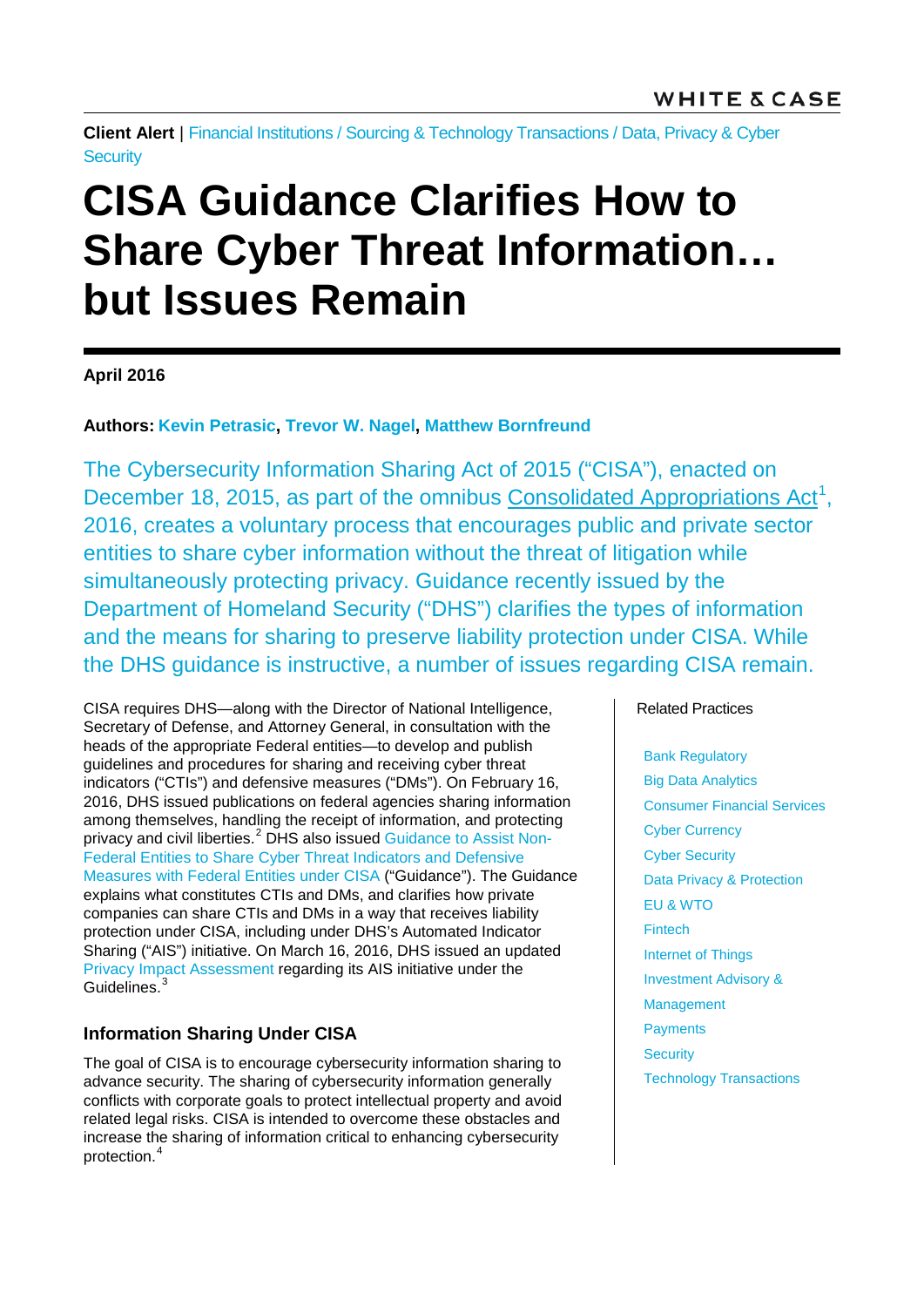CISA creates a *voluntary* system of information sharing in which companies are authorized to share CTIs and DMs with federal and state governments, as well as with other companies and private entities. To encourage cybersecurity information sharing, CISA provides: (i) protection from liability for authorized cybersecurity information sharing; (ii) an antitrust exemption for sharing CTIs and DMs with competitors; (iii) protections from public disclosure laws; (iv) non-waiver of any privileges and protection of trade secrets; (v) protection of designated proprietary information; and (vi) protections against regulators using shared information in the supervision of, or in an enforcement action against, the sharing company. Whereas CISA protects companies in connection with the sharing of CTIs and DMs, it does not, however, shield companies from potential liability in the event of a data breach or cyber-attack.

There are four requirements for shared CTIs and DMs to receive full protection under CISA: (i) the information sharing must be for a cybersecurity purpose;<sup>[5](#page-4-0)</sup> (ii) the information must fit the definition of a CTI or DM; (iii) the information should not include personal information of a specific individual or that identifies a specific individual ("PII"); and (iv) the information must be shared through means specified by DHS. Companies should keep a record of material decisions relating to any cyber information sharing exercise under CISA.

# **Cyber Threat Indicators**

Pursuant to CISA § 102(6), a CTI is information that is necessary to describe or identify one of several threats, including malicious reconnaissance; efforts to defeat a security control or exploit a security vulnerability; anomalous activity indicating a security vulnerability, malicious cyber command and control; actual or potential harm from an incident; or any other aspect of a cybersecurity threat. To protect privacy, the Guidance emphasizes sharing only what is *necessary*.<sup>[6](#page-4-1)</sup> The system implemented by DHS is designed to reduce the risk that a CTI contains PII. The Guidance provides examples of CTIs unlikely to include private information or PII, and thus may be shared.<sup>[7](#page-4-2)</sup>

#### **Defensive Measures**

Under CISA § 102(7), a DM is defined as an action or measure applied to an information system or stored information that addresses a cybersecurity threat or vulnerability.<sup>[8](#page-4-3)</sup> Generally, the DM definition is broadly construed,[9](#page-4-4) but CISA *excludes* from this definition a measure that damages or destroys an information system or stored data not owned by the company applying the DM. As with CTIs, a DM should generally not include any PII.

# **Sharing CTIs and DMs**

Prior to sharing CTIs or DMs, a company must assess whether such information contains PII not directly related to the cybersecurity threat. This review may be conducted manually or via technical processes. A significant issue is ensuring that this "scrubbing" procedure has been conducted satisfactorily prior to sharing a CTI or DM, particularly as potential liability could result from failing to do so. A related issue involves whether a privacy notice issued by a bank or other financial institution anticipates the possibility of information sharing that could include PII directly related to a cybersecurity threat. If not, then institutions should consider updating their privacy notices to avoid potential class action litigation or an enforcement action based on the inadequacy of the privacy notice disclosures.

Moreover, the manner in which information is shared affects the protections companies receive for sharing CTIs and DMs. DHS provides four means for information sharing with liability protection: (i) the AIS initiative; (ii) through the National Cybersecurity and Communications Integration Center website; (iii) via an email sent to DHS; or (iv) through an Information Sharing and Analysis Center or Information Sharing and Analysis Organization.<sup>[10](#page-4-5)</sup> The AIS initiative is DHS's preferred method because it "enables the timely exchange of [CTIs] and [DMs] among the private sector, state, local, tribal, and territorial governments and the Federal government."[11](#page-4-6) The fourth option listed above, however, authorizes the sharing of cybersecurity information directly between companies without the federal government acting as an intermediary.

CISA allows a company to communicate further about a previously shared CTI or DM without losing existing liability protection.<sup>[12](#page-4-7)</sup> Post-sharing communication allows a company to provide additional descriptions or to assist in the development of appropriate DMs. In addition, a regulated company may also communicate with its Federal regulatory authority about CTIs and DMs without losing liability protection. DHS also clarifies that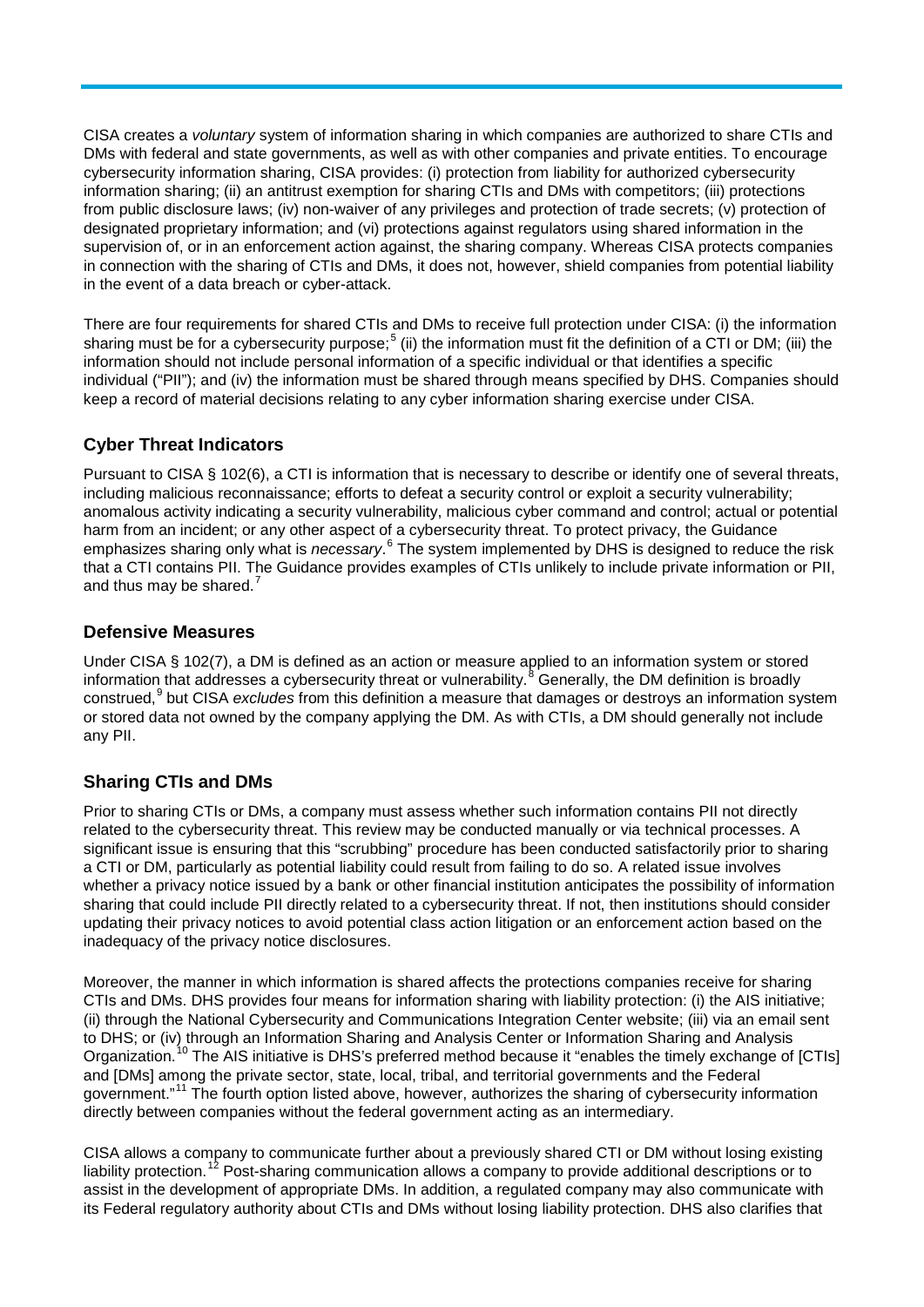CISA information sharing is not a substitute for required reporting to federal entities, such as reporting known or suspected cybercrimes directly to prudential regulators and law enforcement agencies.<sup>[13](#page-4-8)</sup>

# **Other CISA Protections**

An important additional protection for companies that share information under CISA is provided by the AIS initiative itself. The Guidance notes that "AIS will not provide the identity of the submitting entity to other AIS participants unless the submitter consents to share its identity as the source of the [CTI] submission."[14](#page-4-9) DHS's updated Privacy Impact Assessment on the AIS is more explicit, noting "DHS will only reveal the identity of the [CTI] submitter as long as the AIS participant has provided consent to do so."<sup>[15](#page-4-10)</sup>

If properly submitted, companies are protected from a court action for sharing or receiving CTIs or DMs.<sup>[16](#page-4-11)</sup> Unclear is exactly how a company protects itself from such a court action, which could, in itself, remain a disincentive to information sharing. Another more fundamental disincentive may be the reluctance of certain companies to share any information relating to cybersecurity, particularly with the federal government. Exacerbating this reluctance is a continuing perception that information sharing with the federal government under CISA may not be a reciprocal exercise. Of particular concern is that privately shared information may be collected and analyzed by the government for purposes not solely related to assessing cybersecurity risks. This concern is heightened to the extent personal information is included out of necessity in such collected information. Interestingly, DHS's Privacy Impact Assessment underscores this concern, noting "there remains a residual privacy risk that [PII removal] processes may not always identify and remove unrelated PII, thereby disseminating more PII than is directly related to the cybersecurity threat."<sup>[17](#page-4-12)</sup>

# **Limits on Hacking Back**

Beyond the CISA definition, the Guidance provides only a few details about the potential scope of DMs. Because CISA restricts a DM that would adversely impact or access an information system or stored information, it appears to foreclose DMs that neutralize a cybersecurity threat at its source, or more colloquially, hacking back. The Guidance emphasizes that companies developing DMs should ensure that they do not unlawfully access or damage information systems or data.[18](#page-4-13) Specifically, CISA does not permit "unauthorized access to or execution of computer code on another entity's information systems or other actions that would substantially harm another entity's information systems."<sup>[19](#page-4-14)</sup> As hacking back techniques become more sophisticated, the distinction between what is permitted and not permitted under the Guidance may become problematic. Does this prohibition against unauthorized access to another's information systems prevent the use of "tracer" technologies? In the digital world, the "boundary" of any information system is not always as clear as the term colloquially implies.

Furthermore, it is questionable whether hacking back an entity that exists solely for the purpose of launching cyber-attacks would be excluded as a permissible DM. Essential to this determination is the definition of "information system." CISA defines information system by reference to section 3502(8) of the Federal Information Policy,<sup>[20](#page-4-15)</sup> which provides that an information system is "a discrete set of information resources" organized for the collection, processing, maintenance, use, sharing, dissemination, or disposition of information."[21](#page-4-16) It is arguable that computers and systems assembled for the sole purpose of stealing or destroying information do not meet this "information system" definition. If a company chooses to deploy a DM that accesses a malicious system, such action may be permissible where the target system is not used for *any* legitimate purpose that would bring it under this definition of information system. Thus, the ability to exercise aggressive counter measures as protected DMs may require further clarification.

# **How, Where and When Will CISA Be Used**

CISA protections assume and require a legitimate "cybersecurity purpose." For protected information sharing purposes, an uncertain but critical issue is: what is, and how broadly to construe, a valid cybersecurity purpose. While the Guidance defines the term, $^{22}$  $^{22}$  $^{22}$  the scope and coverage of the term remain ambiguous.

The protections enumerated by CISA and explained in the Guidance indicate that Congress understands the reluctance and concerns that many companies may have in sharing CTIs and DMs. Protection from liability and the exemption from antitrust laws will alleviate some arguments against information sharing. In addition, the anonymization of the submitter when using the AIS initiative helps mitigate concerns that sharing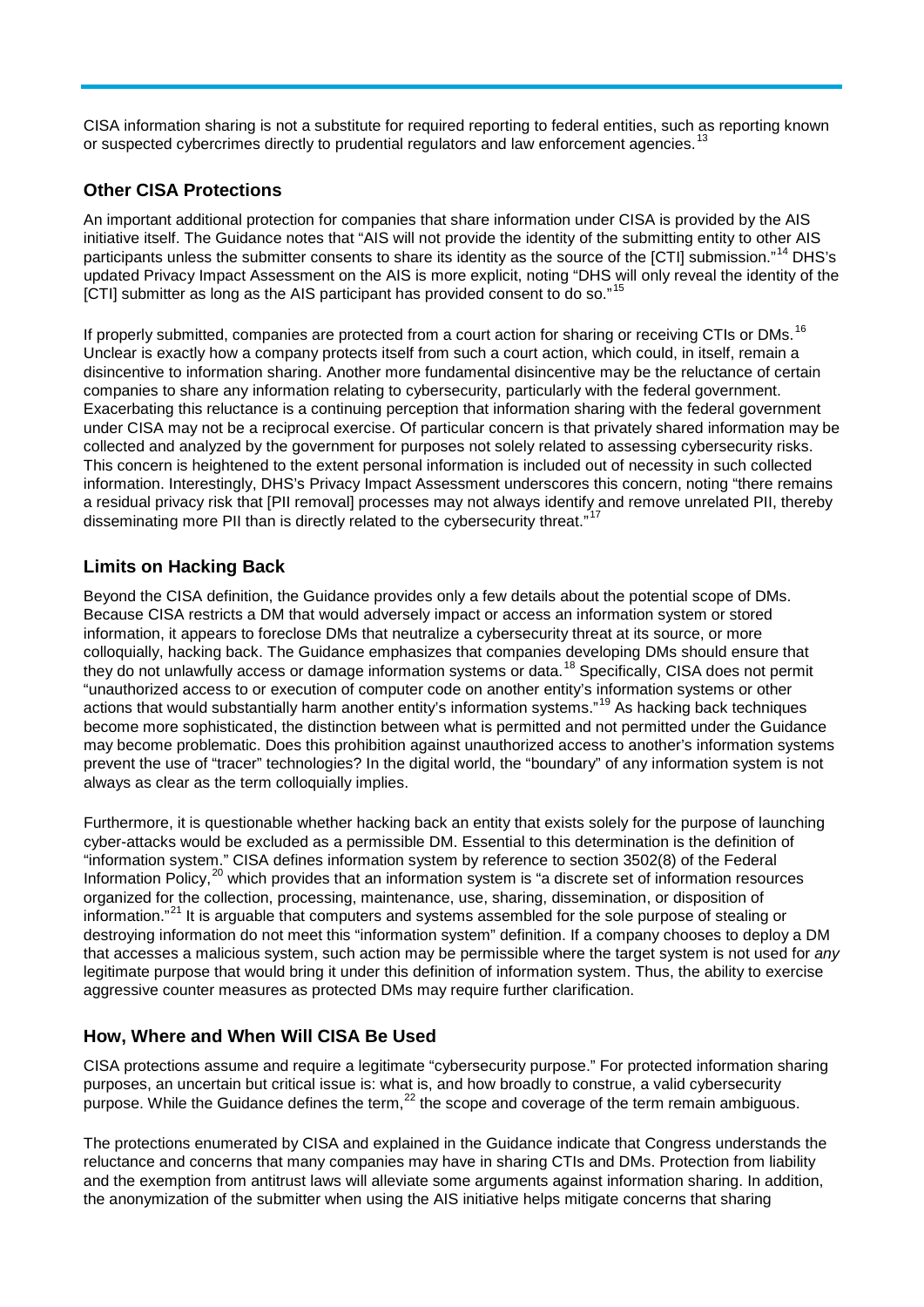<span id="page-3-0"></span>information could lead to subsequent regulatory scrutiny. Some companies, however, may believe that a more detailed submission relating to CTIs and DMs may provide sufficient clues for a skilled operative to reasonably guess the likely identity of the submitting party, or at least to limit that identity to a short list of prospects. Furthermore, some companies consider that the release of any information relating to CTIs and DMs may provide skilled operatives with insights as to how certain cybersecurity protections work or perceived vulnerabilities.

<span id="page-3-2"></span><span id="page-3-1"></span>There remain, however, a number of reasons why companies may choose not to share information under CISA. First, companies may view their own cybersecurity competence and dexterity as a competitive advantage. If a company views hackers and cyber threats as merely part of the competitive market environment, it may see little or no benefit in helping its competitors prepare for and survive a cyber-attack. Second, CISA and its protections only apply in the US. Given that many companies are global in operation and cyber threats are inherently global in nature, many companies fear that cyber information shared in the US may fall into the hands of individuals outside the US and even inform legal actions in other jurisdictions. For example, competition authorities in EU jurisdictions may adopt a different perspective on large technology companies sharing cyber information, particularly with respect to absolute restraints that may be imposed on any use of PII.

<span id="page-3-3"></span>Although CISA specifically prevents regulators from using shared CTIs or DMs as the basis for future enforcement actions, companies may still fear potential consequences. A regulated entity that identifies numerous CTIs and effective DMs may create an expectation that it will be able to prevent or effectively remediate a particular attack throughout its enterprise systems. If there is a subsequent breach of the company, the concern is whether the shared information could be used by the regulator, not as the basis for a regulatory action, but as evidence that the company should have known how to prevent the attack.

Similarly, while failure to effectively deploy a DM may not provide a basis for regulatory action, it is unclear to what extent a company that fails to implement or execute a DM would be shielded from private litigation, including a consumer class action. A particular concern is whether the company has provided a roadmap regarding its knowledge of one or more CTIs, as well as the appropriate DMs, but then failed to act appropriately based on such information to protect its customers.

Only time will tell whether CISA and DHS have sufficiently reduced companies' concerns to encourage greater information sharing. In the meantime, DHS and other Federal law enforcement and regulatory agencies will be working to facilitate an effective, healthy, and robust cybersecurity information sharing environment. An important consideration both for industry participants and law enforcement and regulatory agencies is the need for a continuing dialogue regarding CISA and the Guidance itself, as well as the actual sharing and reporting of CTIs and DMs. For example, the Guidance is not clear regarding the standard of care for scrubbing data to remove unrelated PII. For the AIS initiative, while DHS expresses the view that AIS participants should use "reasonable efforts" in applying versioning updates of AIS protocols to avoid sharing  $PII$ ,<sup>[23](#page-4-18)</sup> there is not a clearly articulated standard for how information should be scrubbed at the outset. Further complicating the picture is that the efficacy of any standard to protect PII may be difficult to gauge in this emerging and fast changing area of the law.

The decision for a company to participate in cybersecurity information sharing under CISA is not a decision to be taken lightly. Companies should prudently assess the benefits and risks associated with participating in this sharing process. For many companies, particularly those who consider that they have sophisticated and effective cyber security systems, this may be a case-by-case analysis highly contingent upon the circumstances of the perceived threat at a particular point in time. Although most large technology companies may be reluctant ever to agree to participate in CISA as part of the general terms and conditions collected at the end of technology transaction documents, many may require their vendors and suppliers to provide information regarding CTIs and DMs via an industry information sharing analysis center. While a step forward, it may ultimately result in an asymmetrical rather than a "sharing" information exchange